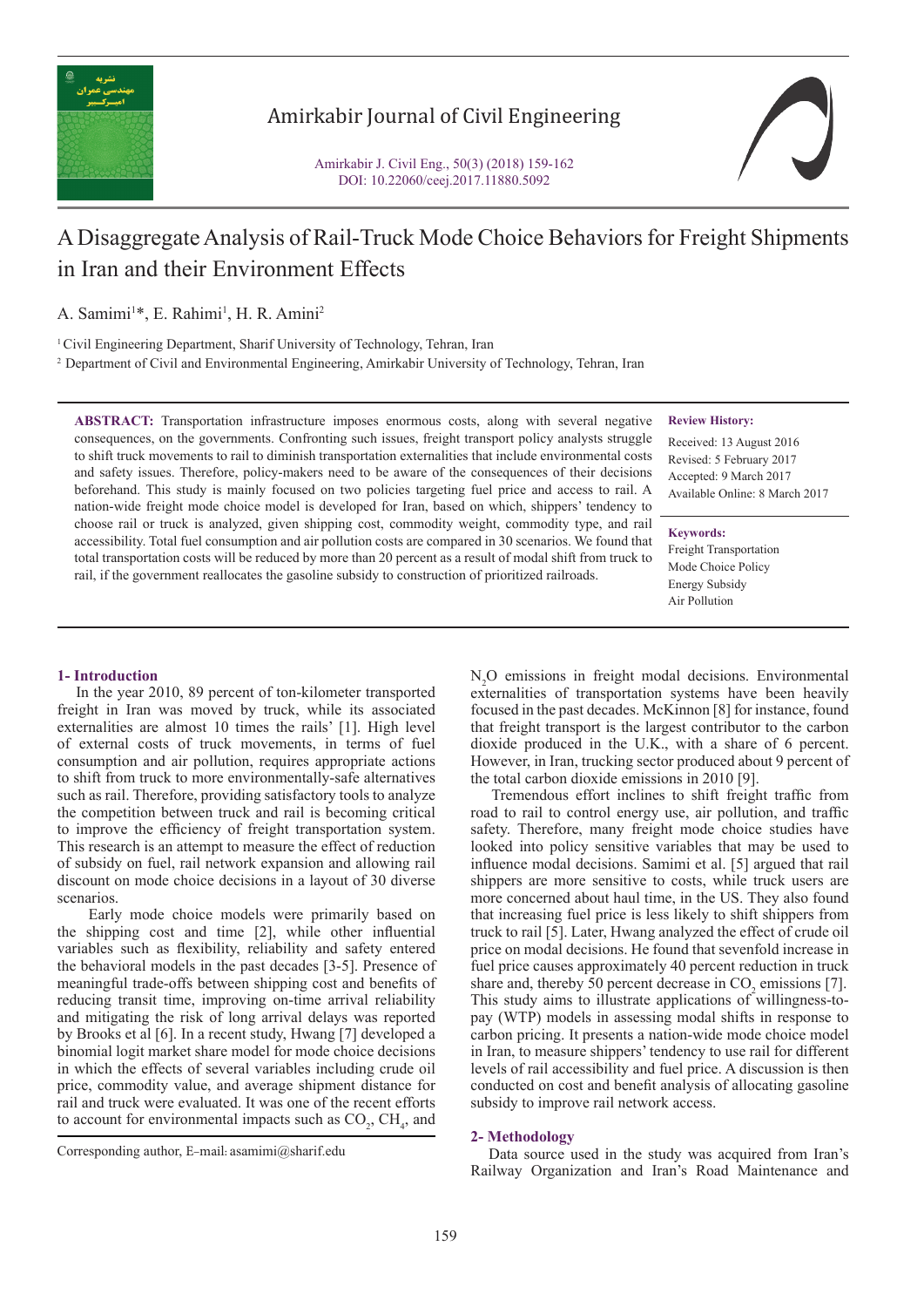Transportation Organization, with more than 155 thousand rail and 8.7 million truck shipment records. For each record, origin, destination, commodity type, shipping cost and travel mode are reported. Further, value and weight of shipments to/from 378 geographical zones categorized by 23 types of commodity according to the Standard Classification of Transported Goods (SCTG) are available. Shipping time and distance was estimated in both road and road/rail networks, given the origin and destination zones of each record. For intermodal shipments, the estimated travel time and distance include truck access to the nearest rail station, in addition to the rail haul time and distance. Level of industrial development of each region was correspondingly measured by the number of employees in the industry sectors, obtained from Iran's Ministry of Industry, Mine and Trade for the year 2011.

 The mode choice model is derived for truck and rail/truck modes; where the intermodal mode includes a road section intended for reaching the nearest railway station adding up to the rail section. Therefore, the model was narrowed down to four groups of goods –i.e. mineral, petroleum, construction and raw metal goods- which account for 56 percent of the ton-kilometers of road transactions underwent analysis. Due to estimation results, transportation costs, interaction of the weight by distance, and access to railway can explain how the freight forwarders choose to transport their goods. The cost coefficient of mineral commodities has high elasticity and substantially influences the choice. This goes along with mineral commodities, being likely to be transported in large masses, and for which rail is more economical than road. The concurrent effect of weight and distance on the mode choice is why shipment weight by distance was preferred. For instance, large shipments are more likely to be delivered via rail in long hauls. Such decisions might be result of the fixed primary cost in the rail sector, and it being time-consuming [5, 10]. The negative elasticity value of this variable indicates as the ton-kilometer of the freight increases, the probability of opting road transportation decrease. However, if weight or distance is exclusively increased, this probability may not change. Considering the high elasticity of this variable in mineral and petroleum commodities, it has a substantial role in choosing the mode of transportation.

 To observe the effect of railway accessibility on the mode choice, travel time between origin/destination and the nearest railway station were measured. In a way that, an increase in rail accessibility leads this variable to decrease. Regarding the negative value of this variable, railway accessibility can reduce the probability of selecting truck. However, the relatively lower elasticity of it, is indicative of its generally lower effect, in comparison with the former variables. Also increasing accessibility in origin has a greater effect than in destination, for mineral and petroleum commodities. The effect of number of employees working in the industry sector in the origin and destination was not significant on mode choice and was thus eliminated from the model.

#### **3- Policy Analysis**

 The scenarios proposed in this section are a product of gradual reduction of oil subsidy, allowing discounts on rail costs, and increasing the accessibility to rail. Impact of these scenarios on shifting freight to intermodal mode were analyzed based on the mode choice model developed in the previous section. Elimination of subsidies and allowing

discounts will be reflected in the cost variable of the mode choice model; and increase in accessibility, will affect both accessibility and cost variables. In order to drive a cost benefit analysis for scenarios, each unit of transportation service used (ton-km of freight), would be assigned a price, reflecting its external costs imposed on society of the service. Rating these costs, a number of assumptions were made due to the Iran's macroeconomic statistics [9].

 It is observed that the greater proportions of the benefit are linked with raw metal and mineral goods. Analysis showed that allowing rail discounts has a greater impact on the vehicle choice mode of raw metal and mineral goods, by contrast, reduction of subsidies has had the greatest impact on raw metal and construction goods. The average share of raw material, mineral, construction and petroleum goods in the profit gained by removing the subsidies are %24, %25, %38, and %13, respectively. Moreover the detailed cost-benefit analysis of all the scenarios, including subsidy removal and rail discount of up to 40 percent with a 10 percent interval, beside two status of rail accessibilities are presented in Figure 1.





a) Current status of rail accessibility

b) Increased rail accessibility

**Figure 1. Analysis of scenarios of rail discount and gasoline subsidy reduction**

#### **4- Conclusion**

 A great proportion of good transactions in Iran is based on truck mode, despite the fact that fuel consumption and air pollution is considerably lower in the rail sector. Policy sensitive scenarios to shift modal decisions were therefore, analyzed, and their potential profit for the system were evaluated. A mode choice model was applied to investigate the policies of gasoline subsidy reduction, allowing discounts on the rail transportation costs, and increasing accessibility to the railway network. Accordingly, allowing discounts had the greatest impact on changing the transportation mode, and removing the subsidies led to substantial profit. Air pollution